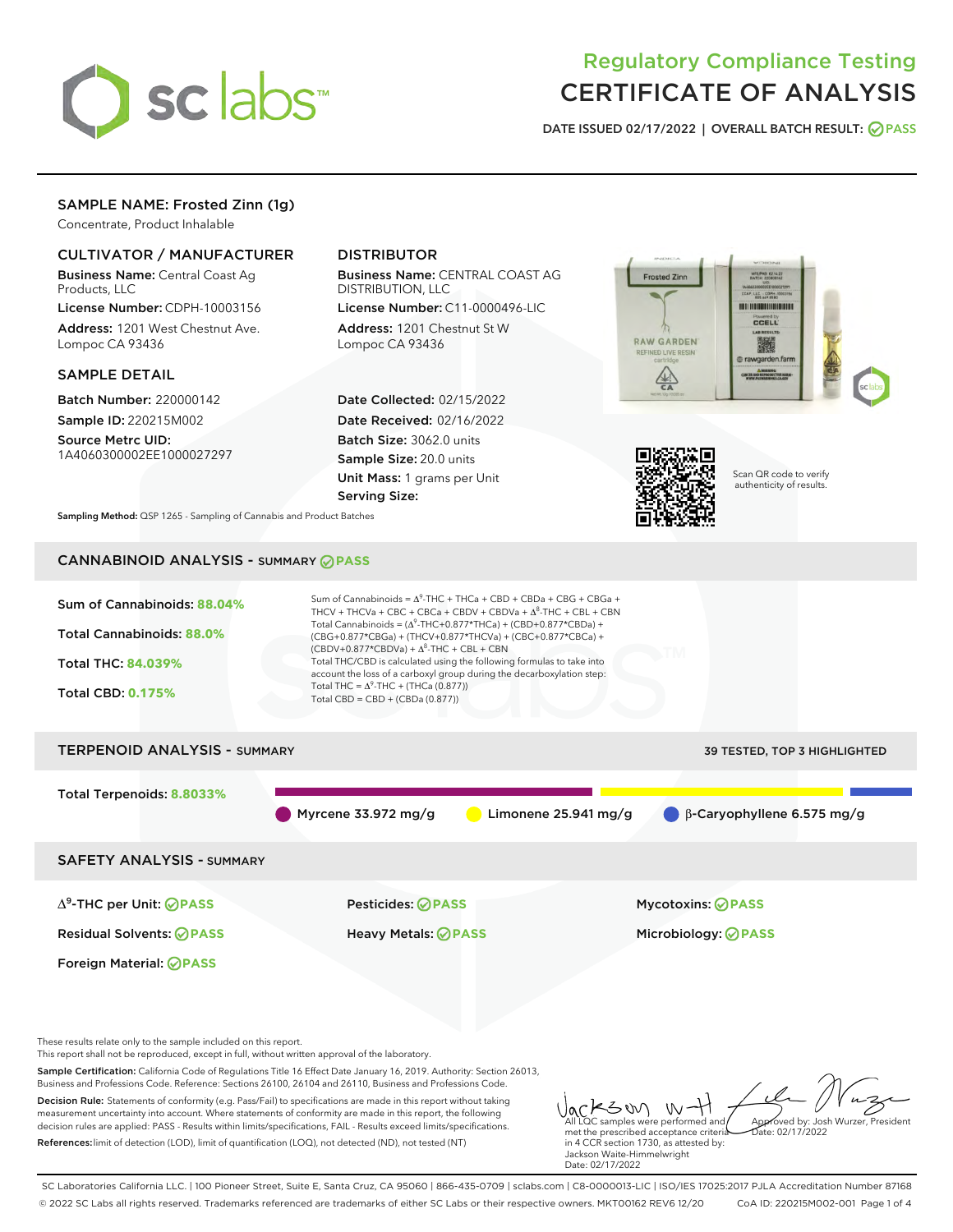



FROSTED ZINN (1G) | DATE ISSUED 02/17/2022 | OVERALL BATCH RESULT:  $\bigcirc$  PASS

#### CANNABINOID TEST RESULTS - 02/17/2022 2 PASS

Tested by high-performance liquid chromatography with diode-array detection (HPLC-DAD). **Method:** QSP 1157 - Analysis of Cannabinoids by HPLC-DAD

#### TOTAL CANNABINOIDS: **88.0%**

Total Cannabinoids (Total THC) + (Total CBD) + (Total CBG) + (Total THCV) + (Total CBC) +  $(Total CBDV) +  $\Delta^8$ -THC + CBL + CBN$ 

TOTAL THC: **84.039%** Total THC (Δ<sup>9</sup>-THC+0.877\*THCa)

TOTAL CBD: **0.175%** Total CBD (CBD+0.877\*CBDa)

TOTAL CBG: 3.071% Total CBG (CBG+0.877\*CBGa)

TOTAL THCV: 0.6% Total THCV (THCV+0.877\*THCVa)

TOTAL CBC: ND Total CBC (CBC+0.877\*CBCa)

TOTAL CBDV: ND Total CBDV (CBDV+0.877\*CBDVa)

| <b>COMPOUND</b>            | LOD/LOQ<br>(mg/g) | <b>MEASUREMENT</b><br><b>UNCERTAINTY</b><br>(mg/g) | <b>RESULT</b><br>(mg/g) | <b>RESULT</b><br>(%) |
|----------------------------|-------------------|----------------------------------------------------|-------------------------|----------------------|
| $\Lambda^9$ -THC           | 0.06 / 0.26       | ±22.522                                            | 840.39                  | 84.039               |
| <b>CBG</b>                 | 0.06 / 0.19       | ±0.943                                             | 30.71                   | 3.071                |
| <b>THCV</b>                | 0.1/0.2           | ±0.23                                              | 6.0                     | 0.60                 |
| <b>CBD</b>                 | 0.07/0.29         | ±0.063                                             | 1.75                    | 0.175                |
| <b>CBN</b>                 | 0.1 / 0.3         | ±0.08                                              | 1.5                     | 0.15                 |
| $\Delta^8$ -THC            | 0.1 / 0.4         | N/A                                                | <b>ND</b>               | <b>ND</b>            |
| <b>THCa</b>                | 0.05/0.14         | N/A                                                | <b>ND</b>               | <b>ND</b>            |
| <b>THCVa</b>               | 0.07/0.20         | N/A                                                | <b>ND</b>               | <b>ND</b>            |
| <b>CBDa</b>                | 0.02/0.19         | N/A                                                | <b>ND</b>               | <b>ND</b>            |
| <b>CBDV</b>                | 0.04 / 0.15       | N/A                                                | <b>ND</b>               | <b>ND</b>            |
| <b>CBDVa</b>               | 0.03/0.53         | N/A                                                | <b>ND</b>               | <b>ND</b>            |
| <b>CBGa</b>                | 0.1/0.2           | N/A                                                | <b>ND</b>               | <b>ND</b>            |
| <b>CBL</b>                 | 0.06 / 0.24       | N/A                                                | <b>ND</b>               | <b>ND</b>            |
| <b>CBC</b>                 | 0.2 / 0.5         | N/A                                                | <b>ND</b>               | <b>ND</b>            |
| <b>CBCa</b>                | 0.07/0.28         | N/A                                                | <b>ND</b>               | <b>ND</b>            |
| <b>SUM OF CANNABINOIDS</b> |                   |                                                    | 880.4 mg/g              | 88.04%               |

#### **UNIT MASS: 1 grams per Unit**

| $\Delta^9$ -THC per Unit              | 1100 per-package limit | 840.39 mg/unit | <b>PASS</b> |
|---------------------------------------|------------------------|----------------|-------------|
| <b>Total THC per Unit</b>             |                        | 840.39 mg/unit |             |
| <b>CBD</b> per Unit                   |                        | $1.75$ mg/unit |             |
| <b>Total CBD per Unit</b>             |                        | $1.75$ mg/unit |             |
| Sum of Cannabinoids<br>per Unit       |                        | 880.4 mg/unit  |             |
| <b>Total Cannabinoids</b><br>per Unit |                        | 880.4 mg/unit  |             |

#### TERPENOID TEST RESULTS - 02/17/2022

Terpene analysis utilizing gas chromatography-flame ionization detection (GC-FID). **Method:** QSP 1192 - Analysis of Terpenoids by GC-FID

| <b>COMPOUND</b>         | LOD/LOQ<br>(mg/g) | <b>MEASUREMENT</b><br><b>UNCERTAINTY</b><br>(mg/g) | <b>RESULT</b><br>(mg/g)                         | <b>RESULT</b><br>(%) |
|-------------------------|-------------------|----------------------------------------------------|-------------------------------------------------|----------------------|
| <b>Myrcene</b>          | 0.008 / 0.025     | ±0.3397                                            | 33.972                                          | 3.3972               |
| Limonene                | 0.005 / 0.016     | ±0.2879                                            | 25.941                                          | 2.5941               |
| β-Caryophyllene         | 0.004 / 0.012     | ±0.1821                                            | 6.575                                           | 0.6575               |
| $\beta$ -Pinene         | 0.004 / 0.014     | ±0.0348                                            | 3.914                                           | 0.3914               |
| Terpinolene             | 0.008 / 0.026     | ±0.0518                                            | 3.255                                           | 0.3255               |
| $\alpha$ -Pinene        | 0.005 / 0.017     | ±0.0217                                            | 3.233                                           | 0.3233               |
| Linalool                | 0.009 / 0.032     | ±0.0926                                            | 3.130                                           | 0.3130               |
| β-Ocimene               | 0.006 / 0.020     | ±0.0557                                            | 2.229                                           | 0.2229               |
| $\alpha$ -Humulene      | 0.009/0.029       | ±0.0421                                            | 1.683                                           | 0.1683               |
| Fenchol                 | 0.010 / 0.034     | ±0.0297                                            | 0.987                                           | 0.0987               |
| trans-β-Farnesene       | 0.008 / 0.025     | ±0.0230                                            | 0.833                                           | 0.0833               |
| Terpineol               | 0.009 / 0.031     | ±0.0288                                            | 0.602                                           | 0.0602               |
| Camphene                | 0.005 / 0.015     | ±0.0040                                            | 0.447                                           | 0.0447               |
| <b>Borneol</b>          | 0.005 / 0.016     | ±0.0058                                            | 0.177                                           | 0.0177               |
| Fenchone                | 0.009 / 0.028     | ±0.0033                                            | 0.148                                           | 0.0148               |
| Nerolidol               | 0.006 / 0.019     | ±0.0053                                            | 0.108                                           | 0.0108               |
| $\alpha$ -Phellandrene  | 0.006 / 0.020     | ±0.0011                                            | 0.106                                           | 0.0106               |
| $\gamma$ -Terpinene     | 0.006 / 0.018     | ±0.0013                                            | 0.098                                           | 0.0098               |
| $\alpha$ -Terpinene     | 0.005 / 0.017     | ±0.0011                                            | 0.093                                           | 0.0093               |
| Guaiol                  | 0.009 / 0.030     | ±0.0032                                            | 0.086                                           | 0.0086               |
| $\Delta^3$ -Carene      | 0.005 / 0.018     | ±0.0009                                            | 0.084                                           | 0.0084               |
| Caryophyllene<br>Oxide  | 0.010 / 0.033     | ±0.0028                                            | 0.078                                           | 0.0078               |
| $\alpha$ -Bisabolol     | 0.008 / 0.026     | ±0.0023                                            | 0.056                                           | 0.0056               |
| Valencene               | 0.009 / 0.030     | ±0.0029                                            | 0.054                                           | 0.0054               |
| Sabinene Hydrate        | 0.006 / 0.022     | ±0.0010                                            | 0.034                                           | 0.0034               |
| Citronellol             | 0.003 / 0.010     | ±0.0013                                            | 0.034                                           | 0.0034               |
| p-Cymene                | 0.005 / 0.016     | ±0.0006                                            | 0.031                                           | 0.0031               |
| Geraniol                | 0.002 / 0.007     | ±0.0008                                            | 0.024                                           | 0.0024               |
| Nerol                   | 0.003 / 0.011     | ±0.0007                                            | 0.021                                           | 0.0021               |
| Isoborneol              | 0.004 / 0.012     | N/A                                                | <loq< th=""><th><loq< th=""></loq<></th></loq<> | <loq< th=""></loq<>  |
| Sabinene                | 0.004 / 0.014     | N/A                                                | ND                                              | ND                   |
| Eucalyptol              | 0.006 / 0.018     | N/A                                                | ND                                              | ND                   |
| Isopulegol              | 0.005 / 0.016     | N/A                                                | ND                                              | ND                   |
| Camphor                 | 0.006 / 0.019     | N/A                                                | ND                                              | ND                   |
| Menthol                 | 0.008 / 0.025     | N/A                                                | ND                                              | ND                   |
| Pulegone                | 0.003 / 0.011     | N/A                                                | <b>ND</b>                                       | ND                   |
| <b>Geranyl Acetate</b>  | 0.004 / 0.014     | N/A                                                | ND                                              | ND                   |
| $\alpha$ -Cedrene       | 0.005 / 0.016     | N/A                                                | ND                                              | ND                   |
| Cedrol                  | 0.008 / 0.027     | N/A                                                | ND                                              | ND                   |
| <b>TOTAL TERPENOIDS</b> |                   |                                                    | 88.033 mg/g                                     | 8.8033%              |

SC Laboratories California LLC. | 100 Pioneer Street, Suite E, Santa Cruz, CA 95060 | 866-435-0709 | sclabs.com | C8-0000013-LIC | ISO/IES 17025:2017 PJLA Accreditation Number 87168 © 2022 SC Labs all rights reserved. Trademarks referenced are trademarks of either SC Labs or their respective owners. MKT00162 REV6 12/20 CoA ID: 220215M002-001 Page 2 of 4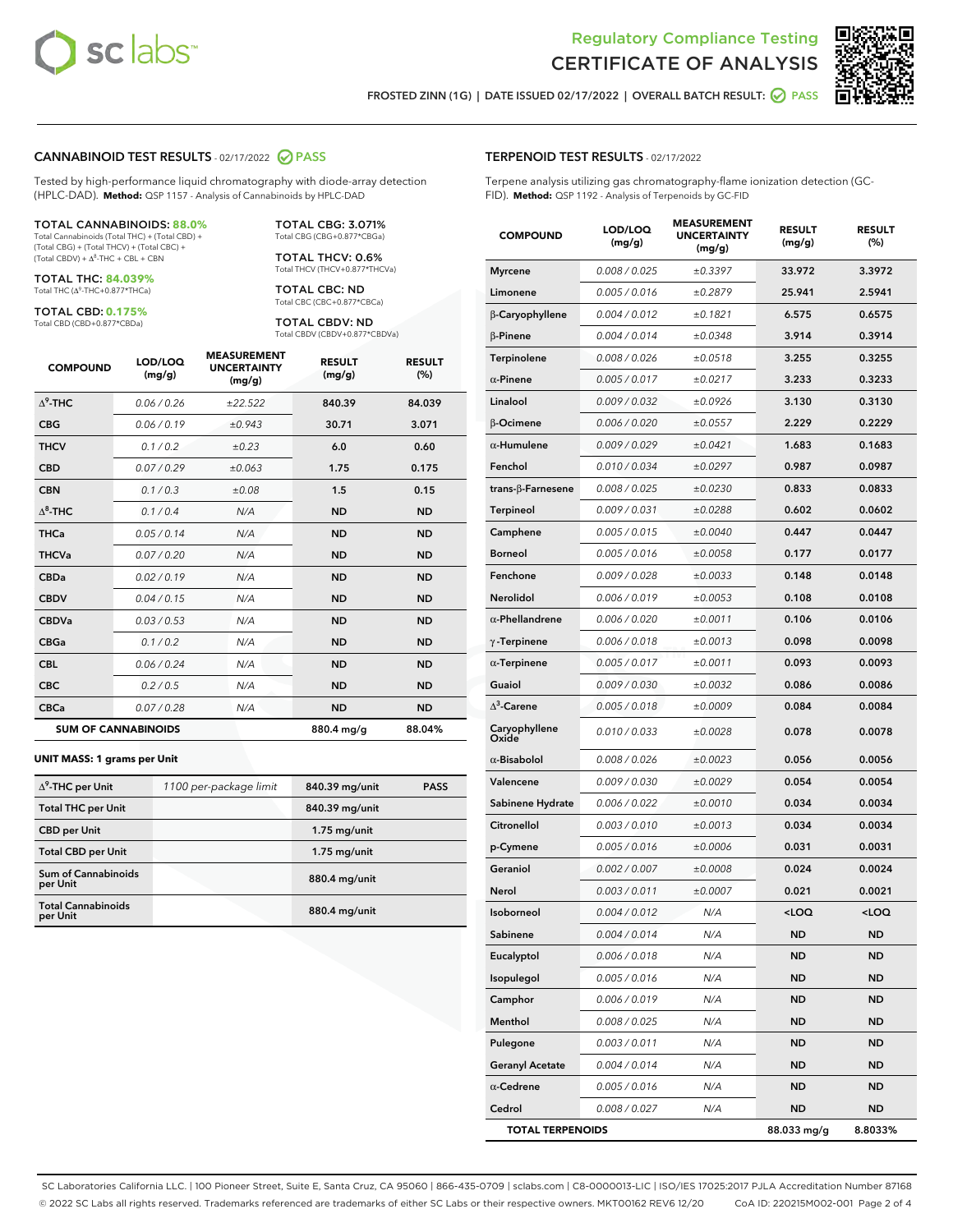



FROSTED ZINN (1G) | DATE ISSUED 02/17/2022 | OVERALL BATCH RESULT:  $\bigcirc$  PASS

# CATEGORY 1 PESTICIDE TEST RESULTS - 02/17/2022 2 PASS

Pesticide and plant growth regulator analysis utilizing high-performance liquid chromatography-mass spectrometry (HPLC-MS) or gas chromatography-mass spectrometry (GC-MS). \*GC-MS utilized where indicated. **Method:** QSP 1212 - Analysis of Pesticides and Mycotoxins by LC-MS or QSP 1213 - Analysis of Pesticides by GC-MS

| <b>COMPOUND</b>             | <b>LOD/LOQ</b><br>$(\mu g/g)$ | <b>ACTION</b><br><b>LIMIT</b><br>$(\mu g/g)$ | <b>MEASUREMENT</b><br><b>UNCERTAINTY</b><br>$(\mu g/g)$ | <b>RESULT</b><br>$(\mu g/g)$ | <b>RESULT</b> |
|-----------------------------|-------------------------------|----------------------------------------------|---------------------------------------------------------|------------------------------|---------------|
| Aldicarb                    | 0.03 / 0.08                   | $\ge$ LOD                                    | N/A                                                     | <b>ND</b>                    | <b>PASS</b>   |
| Carbofuran                  | 0.02 / 0.05                   | $\ge$ LOD                                    | N/A                                                     | <b>ND</b>                    | <b>PASS</b>   |
| Chlordane*                  | 0.03/0.08                     | $>$ LOD                                      | N/A                                                     | <b>ND</b>                    | <b>PASS</b>   |
| Chlorfenapyr*               | 0.03/0.10                     | $\ge$ LOD                                    | N/A                                                     | <b>ND</b>                    | <b>PASS</b>   |
| Chlorpyrifos                | 0.02/0.06                     | $>$ LOD                                      | N/A                                                     | <b>ND</b>                    | <b>PASS</b>   |
| Coumaphos                   | 0.02 / 0.07                   | $\ge$ LOD                                    | N/A                                                     | <b>ND</b>                    | <b>PASS</b>   |
| Daminozide                  | 0.02 / 0.07                   | $\ge$ LOD                                    | N/A                                                     | <b>ND</b>                    | <b>PASS</b>   |
| <b>Dichlorvos</b><br>(DDVP) | 0.03/0.09                     | $>$ LOD                                      | N/A                                                     | <b>ND</b>                    | <b>PASS</b>   |
| Dimethoate                  | 0.03 / 0.08                   | $>$ LOD                                      | N/A                                                     | <b>ND</b>                    | <b>PASS</b>   |
| Ethoprophos                 | 0.03/0.10                     | $>$ LOD                                      | N/A                                                     | <b>ND</b>                    | <b>PASS</b>   |
| Etofenprox                  | 0.02 / 0.06                   | $\ge$ LOD                                    | N/A                                                     | <b>ND</b>                    | <b>PASS</b>   |
| Fenoxycarb                  | 0.03/0.08                     | $>$ LOD                                      | N/A                                                     | <b>ND</b>                    | <b>PASS</b>   |
| Fipronil                    | 0.03 / 0.08                   | $\ge$ LOD                                    | N/A                                                     | <b>ND</b>                    | <b>PASS</b>   |
| <b>Imazalil</b>             | 0.02 / 0.06                   | $\ge$ LOD                                    | N/A                                                     | <b>ND</b>                    | <b>PASS</b>   |
| <b>Methiocarb</b>           | 0.02 / 0.07                   | $\ge$ LOD                                    | N/A                                                     | <b>ND</b>                    | <b>PASS</b>   |
| Parathion-methyl            | 0.03/0.10                     | $>$ LOD                                      | N/A                                                     | <b>ND</b>                    | <b>PASS</b>   |
| <b>Mevinphos</b>            | 0.03/0.09                     | $\ge$ LOD                                    | N/A                                                     | <b>ND</b>                    | <b>PASS</b>   |
| Paclobutrazol               | 0.02 / 0.05                   | $\ge$ LOD                                    | N/A                                                     | <b>ND</b>                    | <b>PASS</b>   |
| Propoxur                    | 0.03/0.09                     | $\ge$ LOD                                    | N/A                                                     | <b>ND</b>                    | <b>PASS</b>   |
| Spiroxamine                 | 0.03 / 0.08                   | $\ge$ LOD                                    | N/A                                                     | <b>ND</b>                    | <b>PASS</b>   |
| Thiacloprid                 | 0.03/0.10                     | $\ge$ LOD                                    | N/A                                                     | <b>ND</b>                    | <b>PASS</b>   |

# CATEGORY 2 PESTICIDE TEST RESULTS - 02/17/2022 @ PASS

| <b>COMPOUND</b>          | LOD/LOO<br>$(\mu g/g)$ | <b>ACTION</b><br>LIMIT<br>(µg/g) | <b>MEASUREMENT</b><br><b>UNCERTAINTY</b><br>$(\mu g/g)$ | <b>RESULT</b><br>$(\mu g/g)$ | <b>RESULT</b> |  |
|--------------------------|------------------------|----------------------------------|---------------------------------------------------------|------------------------------|---------------|--|
| Abamectin                | 0.03/0.10              | 0.1                              | N/A                                                     | <b>ND</b>                    | <b>PASS</b>   |  |
| Acephate                 | 0.02/0.07              | 0.1                              | N/A                                                     | <b>ND</b>                    | <b>PASS</b>   |  |
| Acequinocyl              | 0.02 / 0.07            | 0.1                              | N/A                                                     | <b>ND</b>                    | <b>PASS</b>   |  |
| Acetamiprid              | 0.02/0.05              | 0.1                              | N/A                                                     | <b>ND</b>                    | <b>PASS</b>   |  |
| Azoxystrobin             | 0.02/0.07              | 0.1                              | N/A                                                     | <b>ND</b>                    | <b>PASS</b>   |  |
| <b>Bifenazate</b>        | 0.01/0.04              | 0.1                              | N/A                                                     | <b>ND</b>                    | <b>PASS</b>   |  |
| <b>Bifenthrin</b>        | 0.02/0.05              | 3                                | N/A                                                     | <b>ND</b>                    | <b>PASS</b>   |  |
| <b>Boscalid</b>          | 0.03/0.09              | 0.1                              | N/A                                                     | <b>ND</b>                    | <b>PASS</b>   |  |
| Captan                   | 0.19/0.57              | 0.7                              | N/A                                                     | <b>ND</b>                    | <b>PASS</b>   |  |
| Carbaryl                 | 0.02/0.06              | 0.5                              | N/A                                                     | <b>ND</b>                    | <b>PASS</b>   |  |
| Chlorantranilip-<br>role | 0.04/0.12              | 10                               | N/A                                                     | <b>ND</b>                    | <b>PASS</b>   |  |
| Clofentezine             | 0.03/0.09              | 0.1                              | N/A                                                     | <b>ND</b>                    | <b>PASS</b>   |  |

| <b>COMPOUND</b>               | LOD/LOQ<br>(µg/g) | <b>ACTION</b><br>LIMIT<br>(µg/g) | <b>MEASUREMENT</b><br><b>UNCERTAINTY</b><br>$(\mu g/g)$ | <b>RESULT</b><br>(µg/g) | <b>RESULT</b> |
|-------------------------------|-------------------|----------------------------------|---------------------------------------------------------|-------------------------|---------------|
| Cyfluthrin                    | 0.12 / 0.38       | 2                                | N/A                                                     | <b>ND</b>               | <b>PASS</b>   |
| Cypermethrin                  | 0.11 / 0.32       | 1                                | N/A                                                     | <b>ND</b>               | <b>PASS</b>   |
| Diazinon                      | 0.02 / 0.05       | 0.1                              | N/A                                                     | <b>ND</b>               | <b>PASS</b>   |
| Dimethomorph                  | 0.03 / 0.09       | 2                                | N/A                                                     | <b>ND</b>               | <b>PASS</b>   |
| Etoxazole                     | 0.02 / 0.06       | 0.1                              | N/A                                                     | <b>ND</b>               | <b>PASS</b>   |
| Fenhexamid                    | 0.03 / 0.09       | 0.1                              | N/A                                                     | <b>ND</b>               | <b>PASS</b>   |
| Fenpyroximate                 | 0.02 / 0.06       | 0.1                              | N/A                                                     | <b>ND</b>               | <b>PASS</b>   |
| Flonicamid                    | 0.03 / 0.10       | 0.1                              | N/A                                                     | <b>ND</b>               | <b>PASS</b>   |
| Fludioxonil                   | 0.03/0.10         | 0.1                              | N/A                                                     | <b>ND</b>               | <b>PASS</b>   |
| Hexythiazox                   | 0.02 / 0.07       | 0.1                              | N/A                                                     | <b>ND</b>               | <b>PASS</b>   |
| Imidacloprid                  | 0.04 / 0.11       | 5                                | N/A                                                     | <b>ND</b>               | <b>PASS</b>   |
| Kresoxim-methyl               | 0.02 / 0.07       | 0.1                              | N/A                                                     | <b>ND</b>               | <b>PASS</b>   |
| <b>Malathion</b>              | 0.03 / 0.09       | 0.5                              | N/A                                                     | <b>ND</b>               | <b>PASS</b>   |
| Metalaxyl                     | 0.02 / 0.07       | $\overline{c}$                   | N/A                                                     | <b>ND</b>               | <b>PASS</b>   |
| Methomyl                      | 0.03 / 0.10       | $\mathcal{I}$                    | N/A                                                     | <b>ND</b>               | <b>PASS</b>   |
| Myclobutanil                  | 0.03 / 0.09       | 0.1                              | N/A                                                     | <b>ND</b>               | <b>PASS</b>   |
| <b>Naled</b>                  | 0.02 / 0.07       | 0.1                              | N/A                                                     | <b>ND</b>               | <b>PASS</b>   |
| Oxamyl                        | 0.04 / 0.11       | 0.5                              | N/A                                                     | <b>ND</b>               | <b>PASS</b>   |
| Pentachloronitro-<br>benzene* | 0.03 / 0.09       | 0.1                              | N/A                                                     | <b>ND</b>               | <b>PASS</b>   |
| Permethrin                    | 0.04 / 0.12       | 0.5                              | N/A                                                     | ND                      | <b>PASS</b>   |
| Phosmet                       | 0.03/0.10         | 0.1                              | N/A                                                     | <b>ND</b>               | <b>PASS</b>   |
| Piperonyl<br><b>Butoxide</b>  | 0.02 / 0.07       | 3                                | N/A                                                     | <b>ND</b>               | <b>PASS</b>   |
| Prallethrin                   | 0.03 / 0.08       | 0.1                              | N/A                                                     | <b>ND</b>               | <b>PASS</b>   |
| Propiconazole                 | 0.02 / 0.07       | 0.1                              | N/A                                                     | ND                      | <b>PASS</b>   |
| Pyrethrins                    | 0.04 / 0.12       | 0.5                              | N/A                                                     | <b>ND</b>               | <b>PASS</b>   |
| Pyridaben                     | 0.02 / 0.07       | 0.1                              | N/A                                                     | ND                      | <b>PASS</b>   |
| Spinetoram                    | 0.02 / 0.07       | 0.1                              | N/A                                                     | ND                      | <b>PASS</b>   |
| Spinosad                      | 0.02 / 0.07       | 0.1                              | N/A                                                     | <b>ND</b>               | <b>PASS</b>   |
| Spiromesifen                  | 0.02 / 0.05       | 0.1                              | N/A                                                     | <b>ND</b>               | <b>PASS</b>   |
| Spirotetramat                 | 0.02 / 0.06       | 0.1                              | N/A                                                     | <b>ND</b>               | <b>PASS</b>   |
| Tebuconazole                  | 0.02 / 0.07       | 0.1                              | N/A                                                     | ND                      | PASS          |
| Thiamethoxam                  | 0.03 / 0.10       | 5                                | N/A                                                     | <b>ND</b>               | <b>PASS</b>   |
| Trifloxystrobin               | 0.03 / 0.08       | 0.1                              | N/A                                                     | <b>ND</b>               | <b>PASS</b>   |

SC Laboratories California LLC. | 100 Pioneer Street, Suite E, Santa Cruz, CA 95060 | 866-435-0709 | sclabs.com | C8-0000013-LIC | ISO/IES 17025:2017 PJLA Accreditation Number 87168 © 2022 SC Labs all rights reserved. Trademarks referenced are trademarks of either SC Labs or their respective owners. MKT00162 REV6 12/20 CoA ID: 220215M002-001 Page 3 of 4